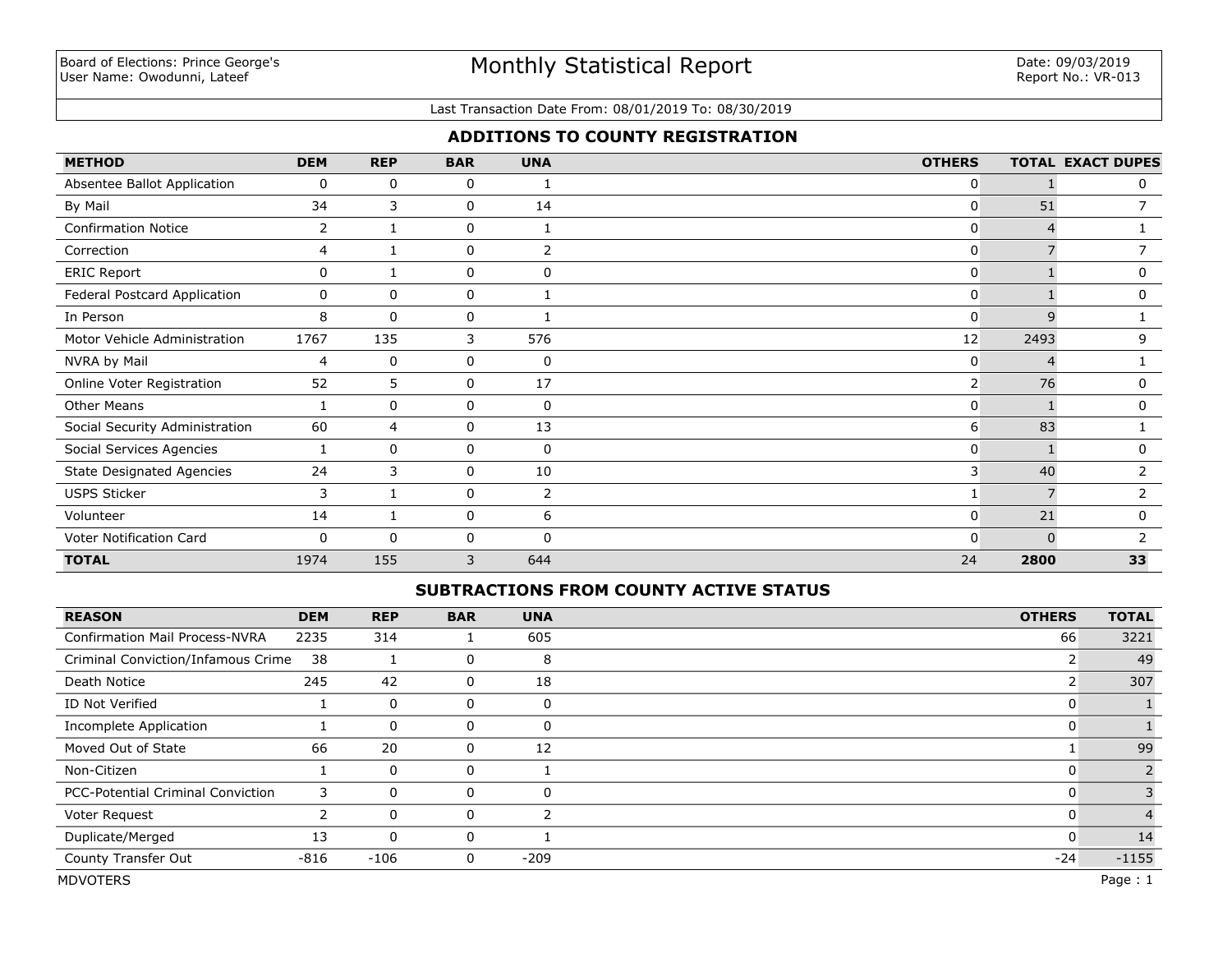Board of Elections: Prince George's User Name: Owodunni, Lateef

# Monthly Statistical Report

Last Transaction Date From: 08/01/2019 To: 08/30/2019

**TOTAL** 3421 483 1 856 95 **4856**

## **AFFILIATION CHANGES**

| <b>CHANGE</b> | <b>DEM</b> | <b>REP</b> | <b>BAR</b> | <b>UNA</b> | <b>OTHERS</b> | <b>TOTAL</b> |
|---------------|------------|------------|------------|------------|---------------|--------------|
| From          | 270        | 116        |            | 158        | 178           | 723          |
| To            | 216        |            |            | 268        | 182           | 723          |
| <b>TOTAL</b>  | $-54$      | $-59$      | $\sim$     | 110        |               |              |

## **CURRENT ACTIVE REGISTRATION**

| <b>ACTIVITY</b>              | <b>DEM</b> | <b>REP</b> | <b>BAR</b> | <b>UNA</b> | <b>OTHERS</b> | <b>TOTAL</b> |
|------------------------------|------------|------------|------------|------------|---------------|--------------|
| <b>BEGINNING OF REPORT</b>   | 463867     | 40083      | 47         | 73717      | 13594         | 591308       |
| ADDITIONS $(+)$              | 1974       | 155        |            | 644        | 24            | 2800         |
| REINSTATED (+)               | 77         |            |            | 21         |               | 104          |
| CANCELLED (-)                | $-365$     | $-63$      | 0          | $-42$      | -5            | $-475$       |
| COUNTY TRANSFER OUT (-)      | $-816$     | $-106$     | 0          | $-209$     | $-24$         | $-1155$      |
| AFFILIATION CHANGES (+ OR -) | $-54$      | $-59$      | $-1$       | 110        | 4             | $\Omega$     |
| * INACTIVATED (-)            | $-2235$    | $-314$     | $-1$       | $-605$     | -66           | $-3221$      |
| * REACTIVATED (+)            | 140        | 12         |            | 27         |               | 183          |
| <b>END OF REPORT TOTALS</b>  | 462588     | 39711      | 50         | 73663      | 13532         | 589544       |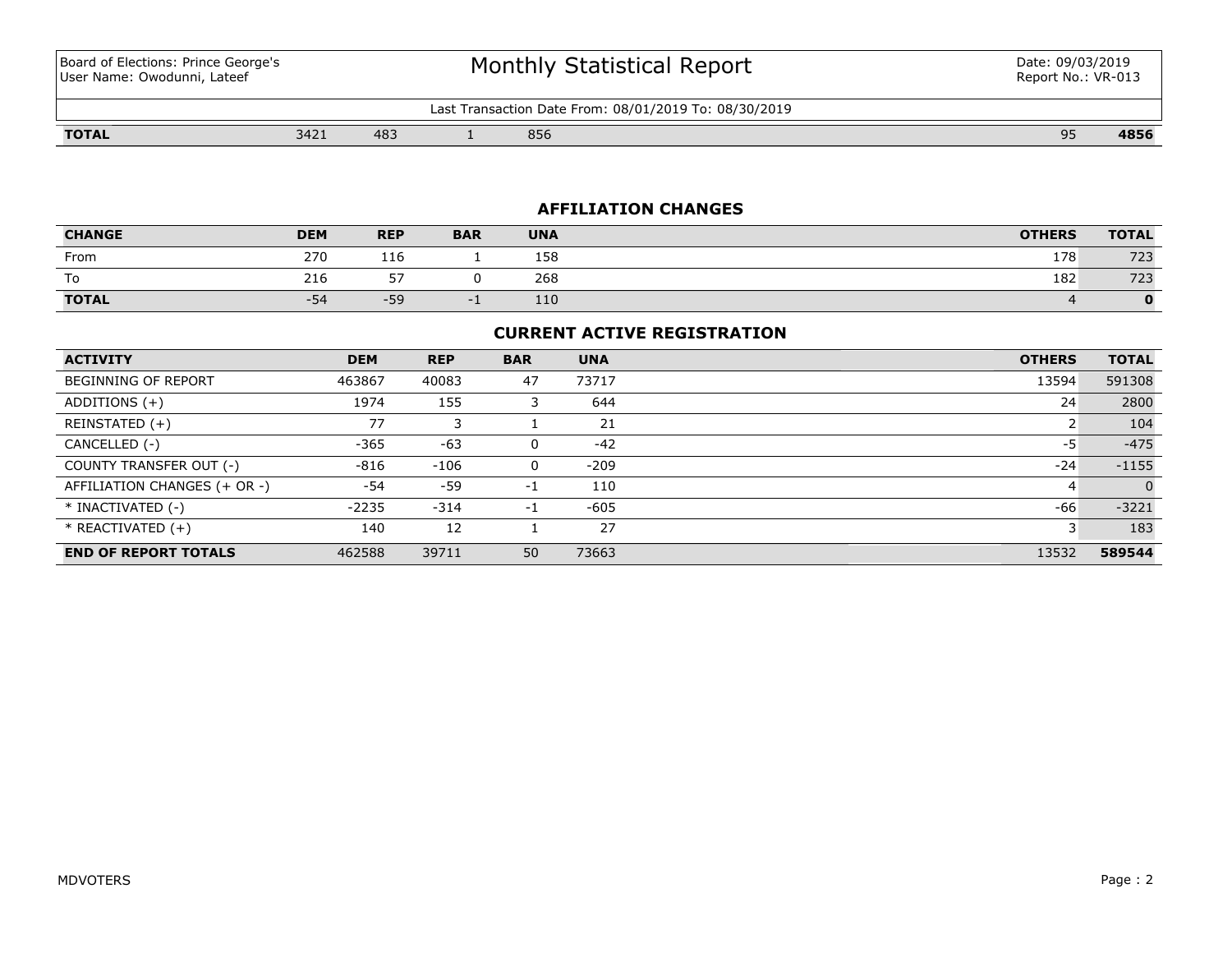#### Last Transaction Date From: 08/01/2019 To: 08/30/2019

## **INACTIVE REGISTRATION**

### **SUBTRACTIONS FROM COUNTY INACTIVE STATUS**

| <b>REASON</b>                      | <b>DEM</b>     | <b>REP</b> | <b>BAR</b> | <b>UNA</b> | <b>OTHERS</b> | <b>TOTAL</b>    |
|------------------------------------|----------------|------------|------------|------------|---------------|-----------------|
| By Mail                            |                | 0          | 0          | 0          | 0             |                 |
| <b>Confirmation Notice</b>         | 9              | 2          | 0          | 2          | 0             | 13              |
| Correction                         |                |            | 0          |            | 0             | 3               |
| Criminal Conviction/Infamous Crime | $\overline{2}$ | 0          | 0          | 0          | 0             | $\overline{2}$  |
| Death Notice                       | 60             | 8          | 0          | 4          |               | 73              |
| In Person                          |                | 0          | 0          | 0          | 0             | $\mathbf{1}$    |
| Motor Vehicle Administration       | 122            | 8          | 0          | 22         | 3             | 155             |
| Moved Out of State                 | 141            | 43         |            | 32         | 7             | 224             |
| Online Voter Registration          | 2              | 0          | 0          | 0          | 0             | $2\overline{ }$ |
| <b>Other Means</b>                 | $\mathbf{0}$   | 0          | 0          |            | 0             |                 |
| <b>State Designated Agencies</b>   | 3              | 0          | 0          | 0          | 0             | 3               |
| <b>USPS Sticker</b>                | 4              | 0          | 0          | 0          | 0             | $\overline{4}$  |
| Duplicate/Merged                   | $\Omega$       | 0          | 0          |            | -1            | $\overline{2}$  |
| County Transfer Out                | $-31$          | $-7$       | 0          | $-11$      | $-1$          | $-50$           |
| <b>TOTAL</b>                       | 377            | 69         |            | 74         | 13            | 534             |

## **CURRENT INACTIVE REGISTRATION**

| <b>ACTIVITY</b>              | <b>DEM</b> | <b>REP</b> | <b>BAR</b> | <b>UNA</b> | <b>OTHERS</b> | <b>TOTAL</b> |
|------------------------------|------------|------------|------------|------------|---------------|--------------|
| <b>BEGINNING OF REPORT</b>   | 20541      | 2432       |            | 5018       | 653           | 28644        |
| $*$ INACTIVATED $(+)$        | 2235       | 314        |            | 605        | 66            | 3221         |
| *REACTIVATED (-)             | $-143$     | $-11$      |            | $-26$      | -3            | $-183$       |
| COUNTY TRANSFER OUT (-)      | $-31$      | $-7$       |            | $-11$      | $-1$          | $-50$        |
| AFFILIATION CHANGES (+ OR -) |            | 0          |            | 0          |               |              |
| CANCELLED FROM INACTIVE (-)  | $-252$     | -59        | -1         | $-42$      | $-11$         | $-365$       |
| PENDING FROM INACTIVE (-)    |            | 0          |            | 0          |               |              |
| <b>TOTAL INACTIVE</b>        | 22350      | 2669       |            | 5544       | 704           | 31267        |

## **ACTIVE AND INACTIVE REGISTRATION TOTAL REGISTRATION RECORDS**